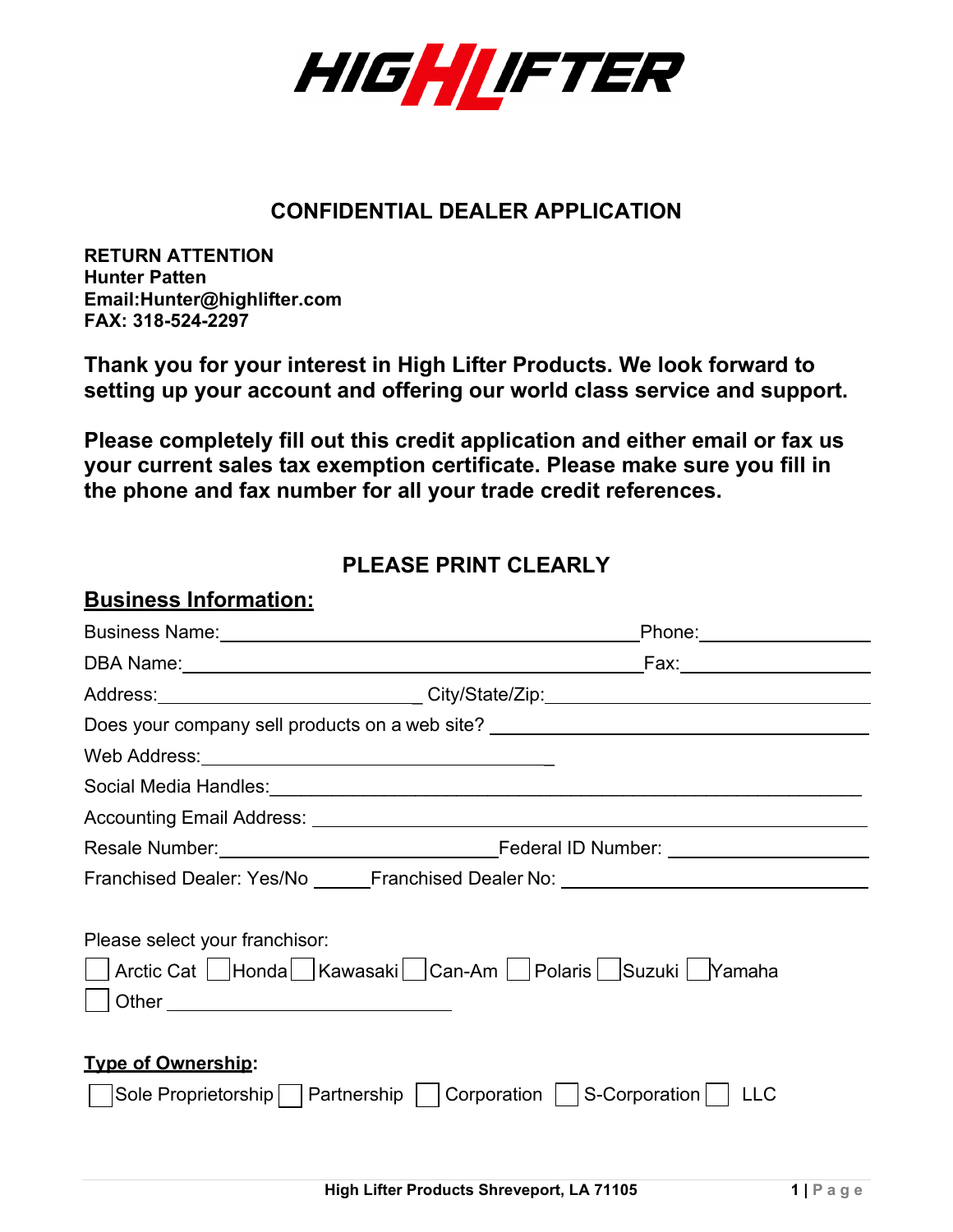## **Partners and/or Corporate Officers:**

| Name                                                                                                                                        | Title                                           | <b>Phone Number</b> Email address |                                                                                                                                                                                                                               |
|---------------------------------------------------------------------------------------------------------------------------------------------|-------------------------------------------------|-----------------------------------|-------------------------------------------------------------------------------------------------------------------------------------------------------------------------------------------------------------------------------|
| $\frac{1}{2}$                                                                                                                               |                                                 |                                   |                                                                                                                                                                                                                               |
|                                                                                                                                             |                                                 |                                   |                                                                                                                                                                                                                               |
|                                                                                                                                             |                                                 |                                   |                                                                                                                                                                                                                               |
| $\left( \begin{array}{ccc} 4) & \phantom{+} & \phantom{+} & \phantom{+} & \phantom{+} & \phantom{+} \end{array} \right)$                    |                                                 |                                   |                                                                                                                                                                                                                               |
| <b>List of Authorized Buyers for your Company:</b>                                                                                          |                                                 |                                   |                                                                                                                                                                                                                               |
| Name                                                                                                                                        | Title                                           | <b>Phone Number</b> Email address |                                                                                                                                                                                                                               |
|                                                                                                                                             |                                                 |                                   |                                                                                                                                                                                                                               |
|                                                                                                                                             |                                                 |                                   |                                                                                                                                                                                                                               |
|                                                                                                                                             |                                                 |                                   |                                                                                                                                                                                                                               |
|                                                                                                                                             |                                                 |                                   |                                                                                                                                                                                                                               |
| Payment Terms Requested: NET 10 Day Terms are offered to Franchise Dealers Only<br><b>Billing Address or Shipping Address if Different:</b> | Net 10 Days<br><b>COD</b><br><b>Credit Card</b> |                                   |                                                                                                                                                                                                                               |
|                                                                                                                                             |                                                 |                                   | Name: Name: Name: Name: Name: Name: Name: Name: Name: Name: Name: Name: Name: Name: Name: Name: Name: Name: Na                                                                                                                |
|                                                                                                                                             |                                                 |                                   |                                                                                                                                                                                                                               |
|                                                                                                                                             |                                                 |                                   |                                                                                                                                                                                                                               |
| Describe your current business products or services:                                                                                        |                                                 |                                   |                                                                                                                                                                                                                               |
|                                                                                                                                             |                                                 |                                   |                                                                                                                                                                                                                               |
|                                                                                                                                             |                                                 |                                   | the control of the control of the control of the control of the control of the control of the control of the control of the control of the control of the control of the control of the control of the control of the control |
|                                                                                                                                             |                                                 |                                   |                                                                                                                                                                                                                               |
| ATV Parts & Accessories Sales Volume: Manual ATV Parts & Accessories Sales Volume:                                                          |                                                 |                                   |                                                                                                                                                                                                                               |
| <b>Credit Trade References or ATV Related Suppliers</b>                                                                                     |                                                 |                                   |                                                                                                                                                                                                                               |
|                                                                                                                                             |                                                 |                                   |                                                                                                                                                                                                                               |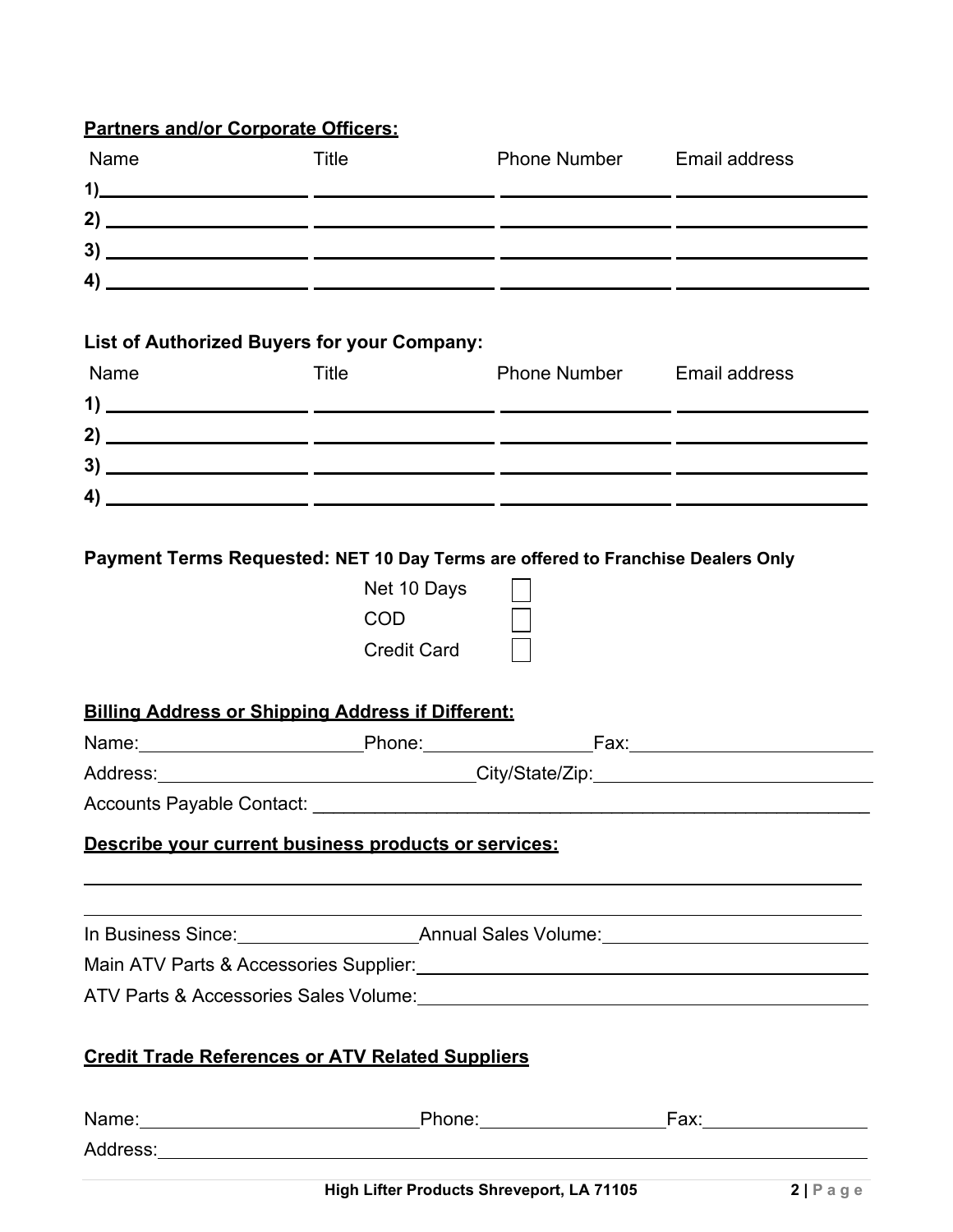| Contact Person: Number: Number: Number: Number: Number: Number: Number: Number: Number: Number: Number: Number: Number: Number: Number: Number: Number: Number: Number: Number: Number: Number: Number: Number: Number: Number |  |  |
|--------------------------------------------------------------------------------------------------------------------------------------------------------------------------------------------------------------------------------|--|--|
|                                                                                                                                                                                                                                |  |  |
|                                                                                                                                                                                                                                |  |  |
|                                                                                                                                                                                                                                |  |  |
|                                                                                                                                                                                                                                |  |  |
| Contact Person: Number: Number: Number: Number: Number: Number: Number: Number: Number: Number: Number: Number: Number: Number: Number: Number: Number: Number: Number: Number: Number: Number: Number: Number: Number: Number |  |  |
| Name: Name: Name: Name: Name: Name: Name: Name: Name: Name: Name: Name: Name: Name: Name: Name: Name: Name: Name: Name: Name: Name: Name: Name: Name: Name: Name: Name: Name: Name: Name: Name: Name: Name: Name: Name: Name:  |  |  |
|                                                                                                                                                                                                                                |  |  |
| City, State: City, State: City, State: City, State: City, State: City, State: City, State: City, State: City, State: City, State: City, State: City, State: City, State: City, State: City, State: City, State: City, State: C |  |  |
|                                                                                                                                                                                                                                |  |  |

**If you do not list all three credit trade references or ATV related suppliers your application will be denied. If you have any questions, please call our sales department at 1-800-699-0947 extension #6055.**

**If you do not provide a copy of your Tax Exemption Certificate neither your order nor your application can be processed.**

**High Lifter appoints dealers of its products who are operating an established ATV related business. A dealer must have a legitimate store front or repair business, regular hours of operation and existing commercial relationships with other companies in the ATV accessory business. High Lifter reserves the right to appoint or discontinue dealers for reasons deemed appropriate by us.**

**If your application is not filled out completely it will be denied. Also, please do not forget to provide pictures of your store front, your tax certificate, and business license. Any or all of this information can be e-mailed to [Hunter@HighLifter.com](mailto:Jeremy@HighLifter.com) or faxed to 318-524-2297.**

The Business Applicant named above certifies that all information provided is complete, true, correct and authorizes High Lifter Products, Inc. to obtain credit reports to check the individual and/or business credit rating of both the Business Applicant and the owner(s). You hereby certify that the individual signing this application has the authority to sign and bind you to the terms of agreement.

**Personal Guaranty:** In consideration of High Lifter Products, Inc. extending credit to the above applicant, a corporation or individual, the undersigned does hereby individually and personally guarantee to High Lifter Products, Inc. from the said applicant for goods, wares, and merchandise sold to the applicant. If it becomes necessary to enforce this guaranty by suit, I agree to pay interest and attorney fees as provided above.

Signature **Printed Name** Date